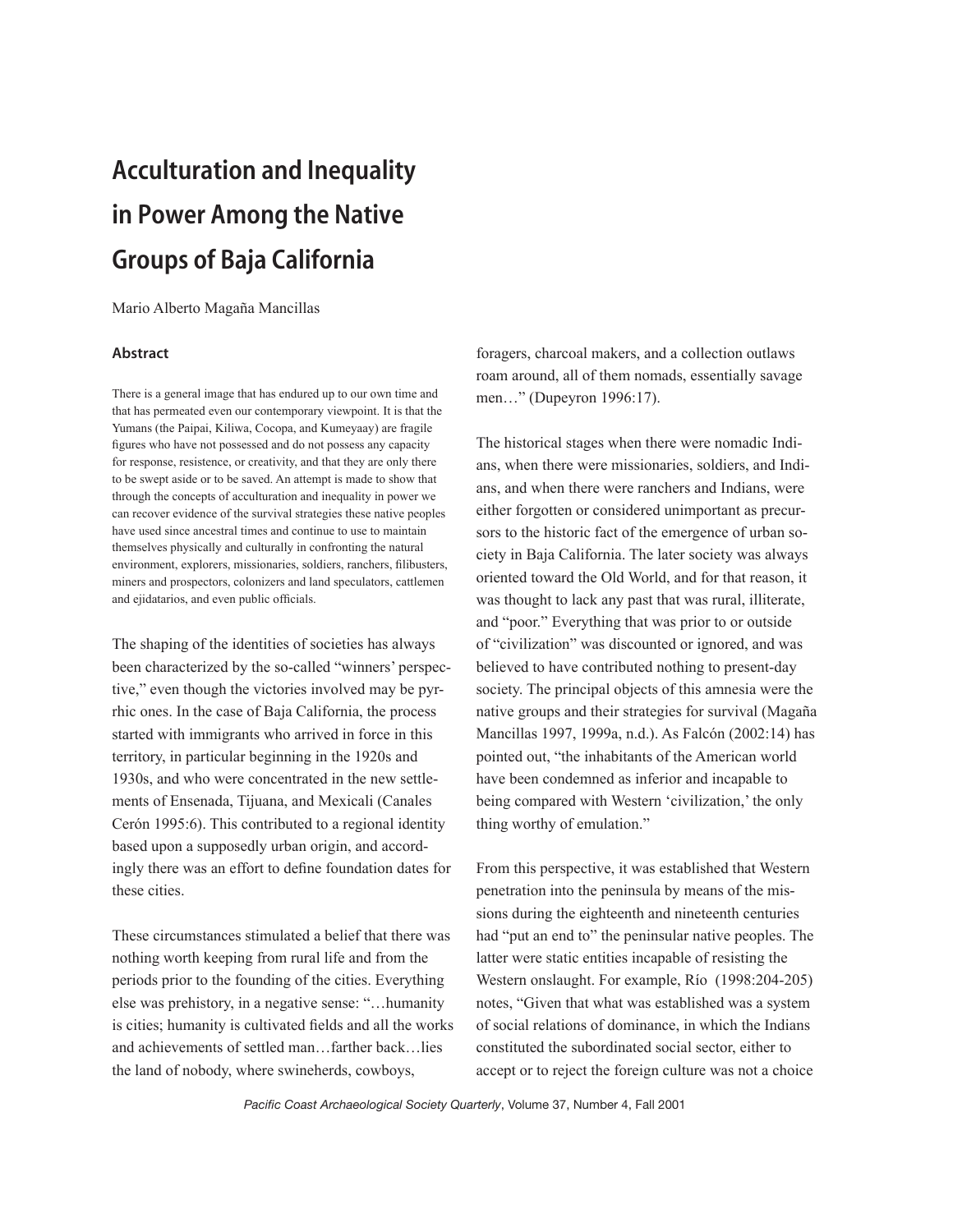that the native groups could make for themselves or that could result purely from their own initiative."

It has been supposed that the native groups, particularly in the area of Jesuit influence, were subjugated and eliminated by mission action, without the Indians having had the least capacity for devising means of adapting themselves to the new circumstances. This view is summed up in a magisterial manner by Lemoine Villicaña (1959:621): "…the Californians, truly in need, could not, or did not want to, or were not allowed to take their seats at the banquet of imported prosperity; they scarcely tasted the blessings of the wheat culture, but instead persisted to the end with their own cactus culture, into which they had been born and within which they would have to die."

The process of acculturation has been presupposed to be a collision between two cultures incapable of flexibility or exchange, in which one of them had to disappear completely when confronted by the other, dominant group, which in its turn did not suffer, and did not deserve to suffer, any change: "It cannot be said that the Jesuit program of cultural change had any equally coherent and viable counterpart on the side of the native population that might, with difficulty, have come to possess its own objectives, completely different from those of the dominant group: such were not…organized resistance to domination and preservation of the integrity of the indigenous cultural traditions" (Río 1998:204-205). But are these not part of a "coherent and viable" native "program" for maintaining an identity in confronting the other? Certainly there are no thoughtful writings about this strategy by the peninsular peoples, as there are from the missionaries, but that does not exclude the possibility that the ideas were present and were transmitted orally.

For her part, Rosa Elba Rodríguez Tomp (1997:69) believes that the position taken by various scholars has a strongly ethnocentric character. Concerning what she calls the "thesis of cultural subjugation," she

*PCAS Quarterly*, 37(4), Fall 2001

points out that "in analyzing what occurred between the natives and the missionaries during the colonial period, an ethnocentric focus is frequently used that tends to consider the culture of the former as so poor and so fragile that they immediately let themselves be seduced by the imposed cultural elements and irrevocably converted themselves into mission Indians; or indeed they quickly died out as distinct groups when faced by the trauma produced by the arrival and settlement of the foreigners."

Accordingly, it would be "a mistake to think of mission activity as a sudden and overwhelming phenomenon that affected the entire territory of the Baja California hunter-gatherers immediately and uniformly" (Rodríguez Tomp 1997:71). Nonetheless, this is the view that has persisted up to our own time and that has permeated even our contemporary perspective: that the Yumans (the Paipai, Kiliwa, Cocopa, and Kumeyaay) are fragile figures who have no capacity to respond, to resist, or to innovate, and they are there only to be swept aside or to be saved.

However, I believe that the concepts of acculturation and inequality of power can help us to recover the survival strategies used by the different Yuman groups since ancestral times to maintain themselves physically and culturally in confronting the natural environment, explorers, missionaries, soldiers, ranchers, filibusters, miners and prospectors, colonizers and land speculators, cattlemen and ejidatarios, and even public officials.

Going back to what was written by Río, it is evident that in a "system of social relations of domination," one of the parts is played by the dominant power. That is, an asymmetry exists with respect to power. Harmony and proportionality between the parties to the relationship has been upset in favor of one of the social groups; in our case, in favor of the Western group (Abbagnano 1995:1073). This is a general phenomenon with American Indians: "The historical develop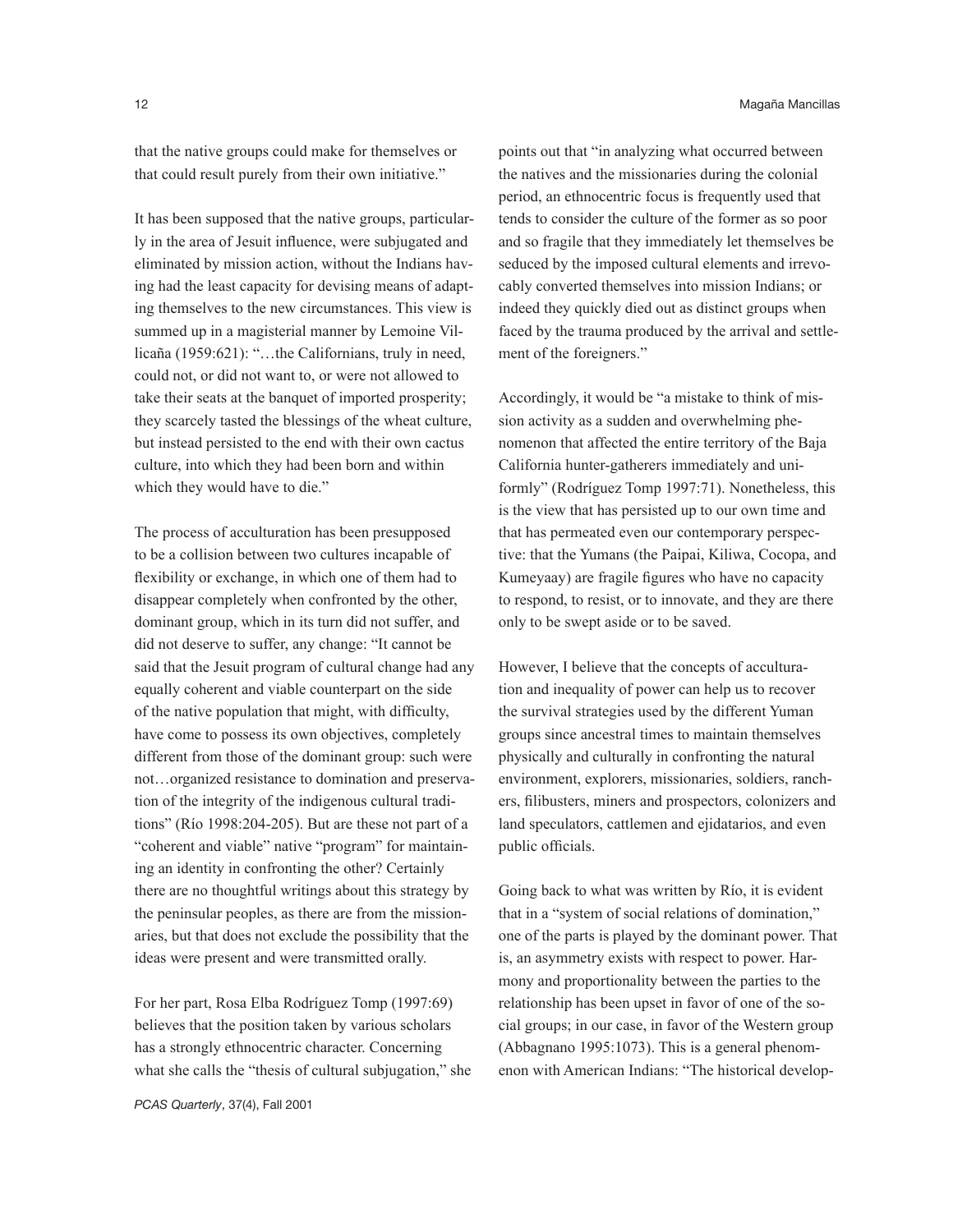ment of the Indians of Mexico was shaped since the conquest by unequal relations of power that arose, first of all, from colonial domination, and after independence, from the republican institutions that subordinated communities to class relationships and to the interests of the State, which largely revolved around property" (Radding 1993:268). Nonetheless, this does not imply that those who were dominated did not possess a certain degree of social power. The "ability to influence action or social change…differs greatly from individual to individual, but it is not entirely lacking in anyone, however humble or insignificant" (Fairchild 1992:227). Accordingly, native peoples may have been able to establish survival strategies permitting them to adapt to the new circumstances, and even to play a role in them, once we take as a starting point "the notion…that there exists a degree of autonomy for dominated individuals, groups, and communities [through which they sought], to the extent that they could, to create a niche for themselves within the power structure" (Falcón 2002:20).

There are reports and documents showing that the historic Yumans had forms of resistance going beyond theft, murder, or flight, and it is important to "consider their defensive mechanisms, which went from disputes over symbols and morality to rebellions of great courage and depth" (Falcón 2002:19). The refuge areas east of the Sierra San Pedro Mártir and the Sierra Juárez were facts that greatly shaped the very existence of the "Dominican mission frontier" (Meigs 1935).

With the decline of the Dominican missions, the inequality in power was adjusted in light of the defenselessness of the frontier ranching families, who even came to be criticized for having lost their "civilized" context and for moving closer to the native culture (Magaña Mancillas 1998, 1999b). This situation began to be reversed with the continually increasing presence of the Mexican state acting through the peninsular authorities, from the military Colony of the Frontier Region of Baja California, which negotiated with and rewarded the native captains, to the political leadership of the Northern District, which ignored and subjugated them (Magaña Mancillas 1999c).

Acculturation goes hand-in-hand with inequality in power. At the outset, when the inequality in power is less disputed, it would seem that cultural exchange is advantageous to both parties. In contrast, when the dominance of the Western group is very strong, the loss of traditional cultural norms is greater for the native group and the use of such knowledge by the Westerners is minimal. This limited the ability of progressively more westernized Yumans to adopt strategies for cultural survival.

Thus, confronted by Dominican missionaries and soldiers, the historic Yumans possessed several successful mechanisms, ranging from confrontation to deception. On the other hand, with the ranchers the situation provided them with a rich cultural exchange owing to the latter's weak position as a dominant group. However, with the strengthening of the Mexican state's presence in Baja California, the dominant group was progressively less disposed to tolerate the historical and contemporary Yuman peoples, culminating in the policies of homogenization and intolerance of the state after the Mexican Revolution.

In recent years a new area of virtual refuge has been opened up in the reservations of southern California and Arizona. Confronted by governmental institutions immersed in the "demand culture" that orients the entire bureaucratic mode of operation, the flexibility and effectiveness of the economic aid received from U.S. native groups, both in substance and in morale, has made it possible for the Yumans to break out of that vicious circle.

Confronted by a state that considers itself dominant and the keeper of national truth as heir to the nineteenth century liberal movement (Hernández Silva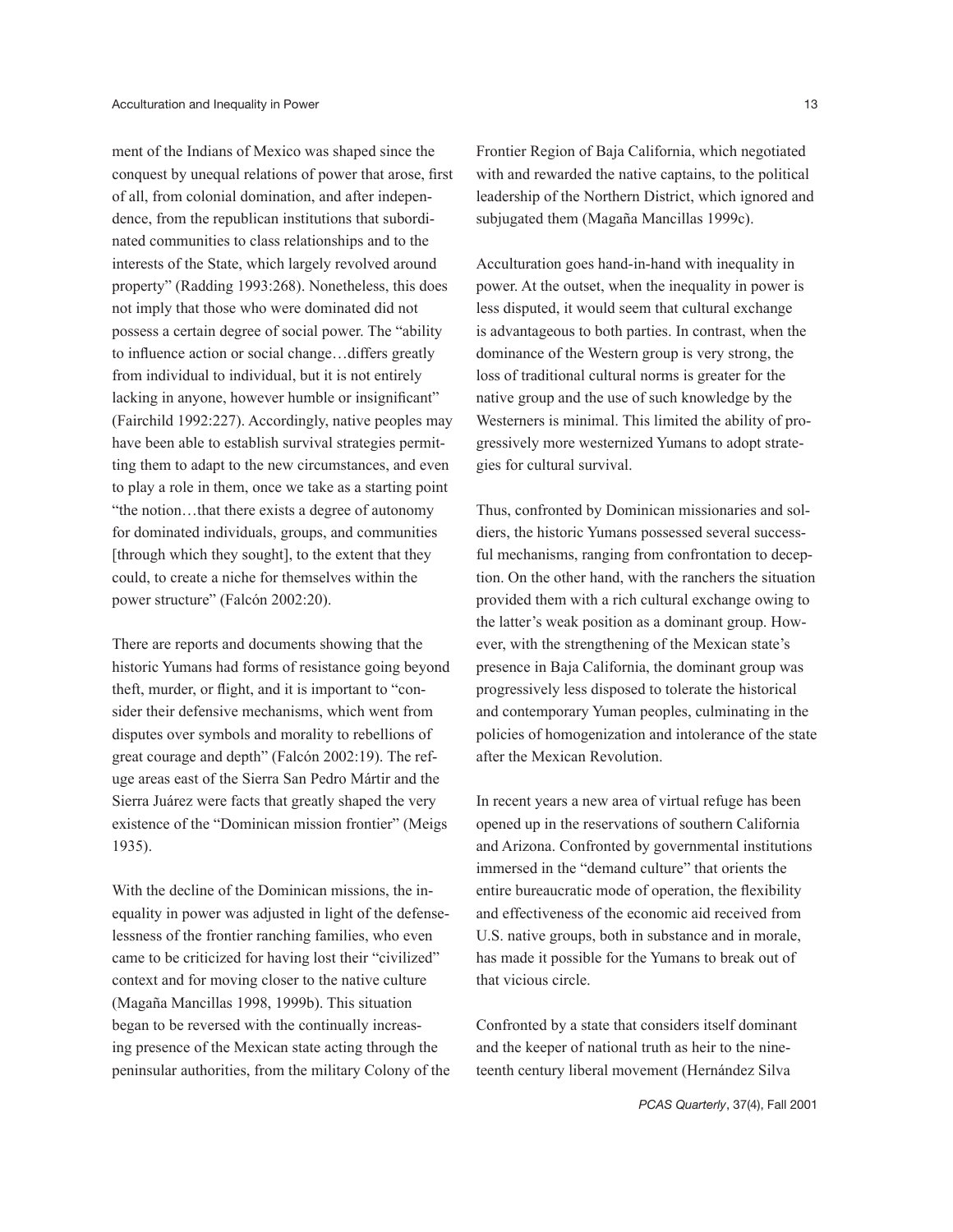14 Magaña Mancillas

1997:189), the Yumans are escaping to their new refuge. Just as the mountains were impassible frontiers for the soldiers and missionaries who were pursuing "runaway" and "criminal" Indians, the dividing line between Mexico and the United States is being converted into a real and effective hope for resistance.

This situation, which appears to be unprecedented, is in reality a new adaptation by the groups belonging to the Yuman tradition, based on their ancestral strategy of mobility, first physical, then cultural, and now economic. The Yumans of Baja California have been able to reunite themselves and recover the dignity of being natives, with self-confidence in confronting the Mexican state that is homogenizing and intolerant despite its rhetoric, with multiple possibilities for development, and with the redemption, by themselves and with help, of their past and their culture.

## References Cited

Abbagnano, Nicola

1995 Diccionario de filosofía. Fondo de Cultura Económica, Mexico City.

Canales Cerón, Alejandro

1995 El poblamiento de Baja California, 1848- 1950. *Frontera Norte* 7(13):5-23.

Dupeyron, Guy Rozat

1996 Los indios imaginarios del logos occidental. In, *México en el imaginario*, edited by Carmen Nava and Mario Alejandro Carrillo, pp. 5-26. Centro Francés de Estudios Mexicanos y Centroamericanos, Mexico City.

Fairchild, Henry Pratt

1992 *Diccionario de sociología*. Fondo de Cultura Económica, Mexico City.

Falcón, Romana

2002 *México descalzo*. Plaza & Janés, Mexico City.

Hernández Silva, Héctor Cuauhtémoc

1997 La lucha interna por el poder en las rebeliones yaquis del noroeste de México, 1824-1899. In, *La reindianización de América, siglo XIX*, edited by Leticia Reina, pp. 186-198. Siglo XXI Editores, Mexico City.

Lemoine Villicaña, Ernesto

1959 Reseña histórico-demográfica de la Baja California durante la época colonial. *El México Antiguo* 9:589-632.

Magaña Mancillas, Mario Alberto

- 1997 Nomadismo estacional indígena en Baja California. In, *Baja California indígena symposium IV: memoria/papers*, edited by Martha Edna Castillo Sarabia, Miguel Wilken-Robertson, and Laura Martínez Ríos, pp. 31-42. Instituto de Culturas Nativas de Baja California, Ensenada, Baja California.
- 1998 Los rancheros frontereños en Baja California durante el siglo XIX. Paper presented at XIV Congreso Nacional de Historia Regional, Culiacán, Sinaloa.
- 1999a El nomadismo estacional indígena en Baja California, siglos XVIII-XIX. Paper presented at X Reunión de Historiadores Mexicanos, Estadounidenses y Canadienses: Migraciones en la Historia de Norteamérica, Fort Worth, Texas.
- 1999b Indígenas, misiones y ranchos durante el siglo XIX. In, *Ensenada: nuevas aportaciones para su historia*, edited by Roselia Bonifaz de Hernández, pp. 81-113. Universidad Autónoma de Baja California, Mexicali.
- 1999c La colonia militar de la frontera de la Baja California, 1849-1853. Paper presented at the Ciclo de Conferencias 1999 - Historia